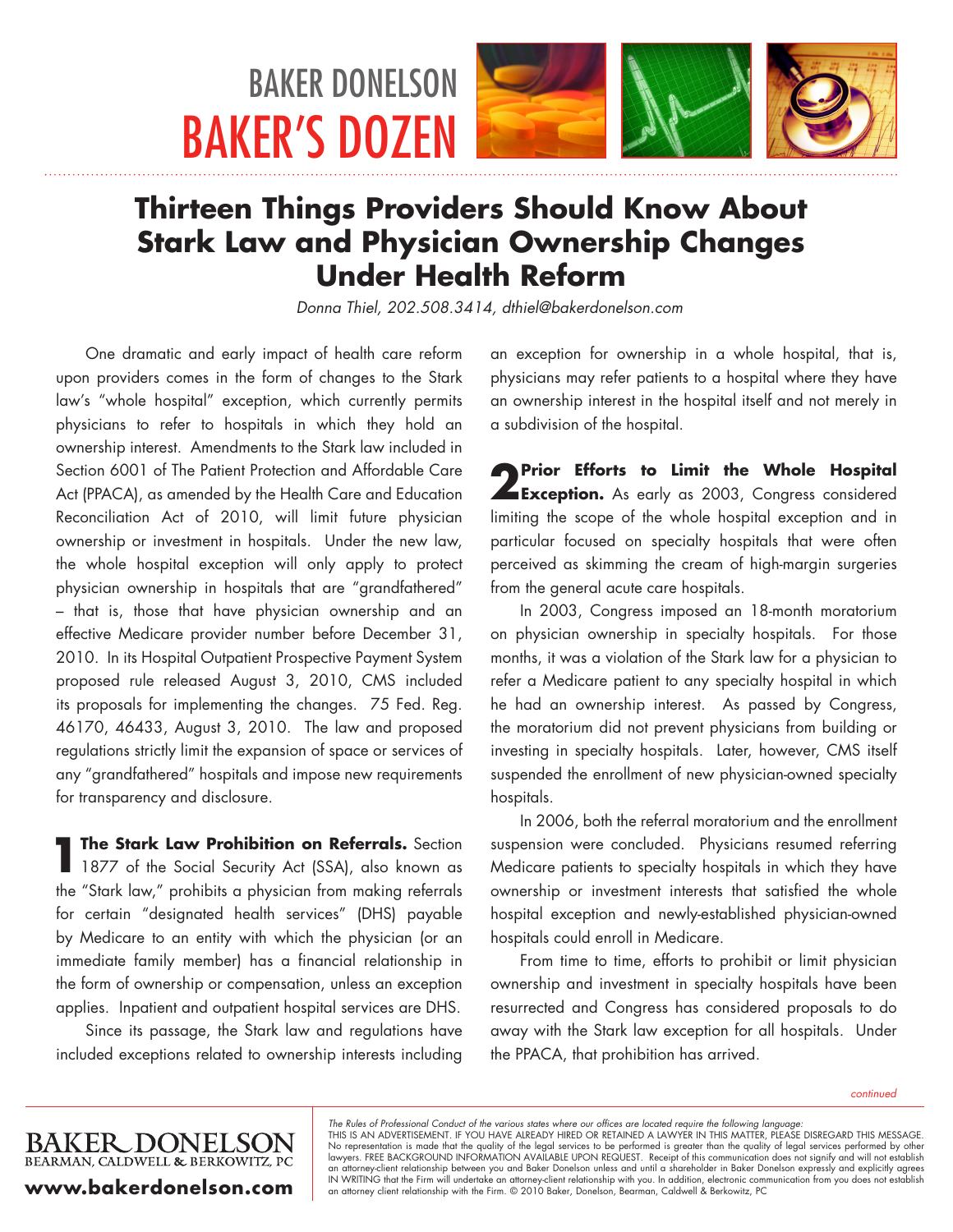

**3 Changes to the Whole Hospital Ownership Exception.** The PPACA has all but eliminated the whole hospital exception, except for grandfathered institutions. Under the revised Stark law, a hospital which does not meet the exception will not be able to accept Medicare referrals from any physician owner or person related to the physician owner. In fact, even hospitals with physician owners that have been eligible for the whole hospital exception in the past may lose the exemption if, in a sale or other change of ownership, the post-transaction level of physician ownership exceeds the percentage of such ownership on March 23, 2010.

These changes will, in essence, discourage if not preclude the construction of new physician-owned hospitals and will restrict the transfer of existing physician interests in grandfathered hospitals.

The only physician-owned hospitals that will meet the Stark law exception going forward are those who meet the following criteria. A hospital must:

- Have physician-owners or investors and a provider agreement in effect no later than December 31, 2010;
- Not expand facility capacity beyond the number of operating rooms, procedure rooms, and beds for which the hospital was licensed as of March 23, 2010;
- Comply with certain reporting and disclosure requirements;
- Comply with certain requirements designed to ensure that all ownership and investment interests in the hospital are bona fide;
- Inform patients before admission if the hospital does not have a physician available on the premises during all hours and receive a signed acknowledgment that the patient understands this fact; and,
- May not have been converted from an ambulatory surgical center on or after March 23, 2010.

**4Important Deadlines.** To satisfy the grandfathering provisions of the whole hospital exception, the proposed

rule requires a physician-owned hospital to meet certain new requirements described in the PPACA no later than September 23, 2011. CMS's proposed regulations indicate that the deadline for compliance with all provisions that do not contain an explicit deadline is September 23, 2011; that is, 18 months after the date of enactment. However, as is discussed below, the law has several significant date-based thresholds that become effective much earlier. CMS has stated that failure to satisfy earlier deadlines will preclude use of the revised exceptions after the earlier deadline has passed.

**5 Grandfathered Hospitals.** The law provides for a grandfathering of certain existing physician-owned hospitals. To be eligible for the whole hospital exception a hospital must have physician ownership or investment on or before December 31, 2010, and must also have a Medicare provider agreement in effect on that date.

This is a challenge for providers with new hospital construction that was planned prior to the passage of the PPACA and is currently under construction. Those facilities will be pressed to get provider agreements in place by December 31, 2010. Notably, CMS recently amended 42 C.F.R. § 489.13(b) to provide that the effective date of a provider agreement may not be earlier than the latest of the dates on which each applicable federal requirement is determined to be met, including the final approval of the enrollment application or the survey. 75 Fed. Reg. 50400, 50041, August 16, 2010.

 *In cases where the CMS contractor finds that the prospective provider's or supplier's compliance with enrollment requirements did not occur until …the accreditation survey and accreditation decision take(s) place, it is our policy, to make the effective date of the provider agreement…the date when the enrollment requirements are considered to have been met. Specifically, the effective date would be the date that CMS determines…that the applicant is in compliance with all enrollment requirements and CMS is prepared to convey*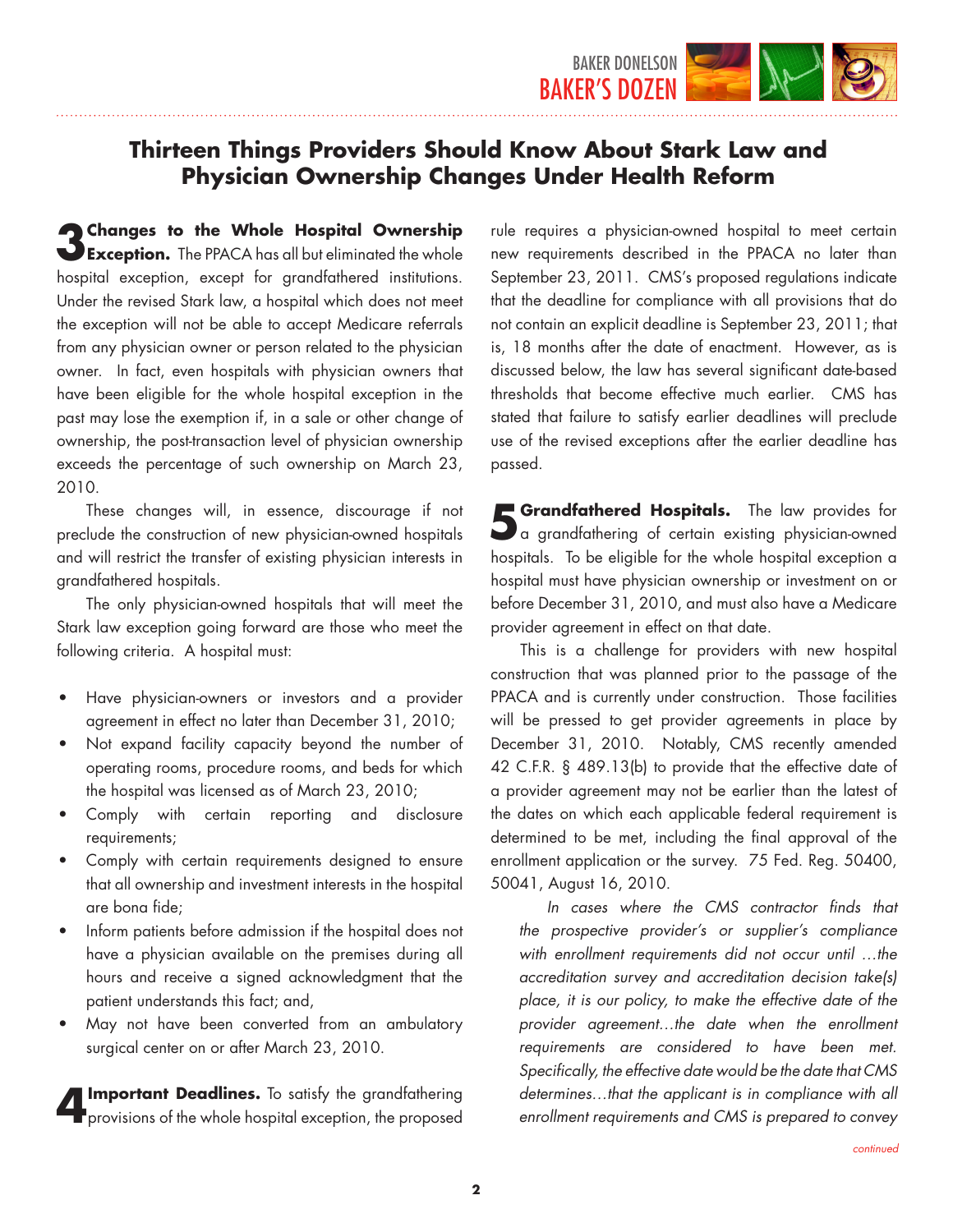

*Medicare billing privileges to the provider or supplier. However, if there are still other Federal requirements that remain to be satisfied, such as submission of required civil rights compliance documentation the effective date would be the date when the last requirement has been satisfied, as determined by CMS.* 

Thus, any new provider should be focused on submitting enrollment information (Form 855) to the Medicare contractor and scheduling a survey as soon as possible. Failure to obtain a provider agreement that is effective on or before December 31, 2010, will cause the hospital to miss out on grandfathering and preclude use of the whole hospital exception on and after January 1, 2011.

**6 Limitation on Expansion of Facility Capacity.**<br>Deven those physician-owned hospitals that qualify to be grandfathered will find that the exception comes with limitations. These hospitals are effectively frozen in time in two ways: by existing capacity and by percentage of physician ownership.

A grandfathered hospital will be limited to the physical plant - those operating rooms, procedure rooms, and beds - for which the hospital is licensed at any time on or after March 23, 2010. Here again, there was some confusion regarding deadlines because PPACA does not address the capacity issue for those hospitals enrolled between March 23, 2010 and December 31, 2010. CMS proposed that grandfathered hospitals be limited to the number of operating rooms, procedure rooms, and beds for which the hospital is licensed on March 23, 2010, or if the hospital did not have a provider agreement on that date, but does have an agreement in effect on December 31, 2010, the capacity will be 'fixed' on the effective date of such provider agreement.

The Act specifies that "the term 'procedure rooms' includes rooms in which catheterizations, angiographies, angiograms, and endoscopies are performed, except such term shall not include emergency rooms or departments (exclusive of rooms in which catheterizations, angiographies, angiograms, and endoscopies are performed)." Although PPACA would permit CMS to include rooms where other services are performed, CMS's proposed definition of procedure rooms limits the definition to the types of rooms specified in the statute. CMS solicited public comments on whether "procedure rooms" should include rooms where additional services, such as CT or PET scans, or other services, are performed.

**7 Exception Process on Capacity to be Developed.**<br>The Act gives the Secretary until January 1, 2012 to promulgate regulations and to implement an exception process that would permit hospitals to expand once every two years. Exceptions for expanding facility capacity will protect only those referrals made after the exception is granted. The increase will be limited to facilities on the main campus of the hospital.

**8 Limiting Physician Ownership Percentages.**<br> **O** Only bona fide ownership interests will be eligible for the whole hospital exception. Section 1877(i) (1)(d) of the SSA sets forth seven requirements related to ensuring bona fide investment in order for hospitals to qualify for the whole hospital exception.

Perhaps the most limiting of these requirements is that the percentage of the total value of the ownership or investment interests held in the hospital by physician-owners in the aggregate may not exceed the percentages of ownership in place on March 24, 2010. One source of confusion was how the December 31, 2010 deadline for having a provider agreement related to this earlier deadline for physician ownership. PPACA does not expressly address what happens between March 23 and December 31, and CMS has stated its position that the earlier deadline applies. That is, if a hospital has no physician ownership as of March 23, 2010, and later adds physician owners or investors, the hospital will not satisfy the whole hospital exception.

The effect of this provision would dictate that physicians could purchase shares only from other selling physicians (otherwise the aggregate percentage of physician ownership in the hospital would increase, which would cause all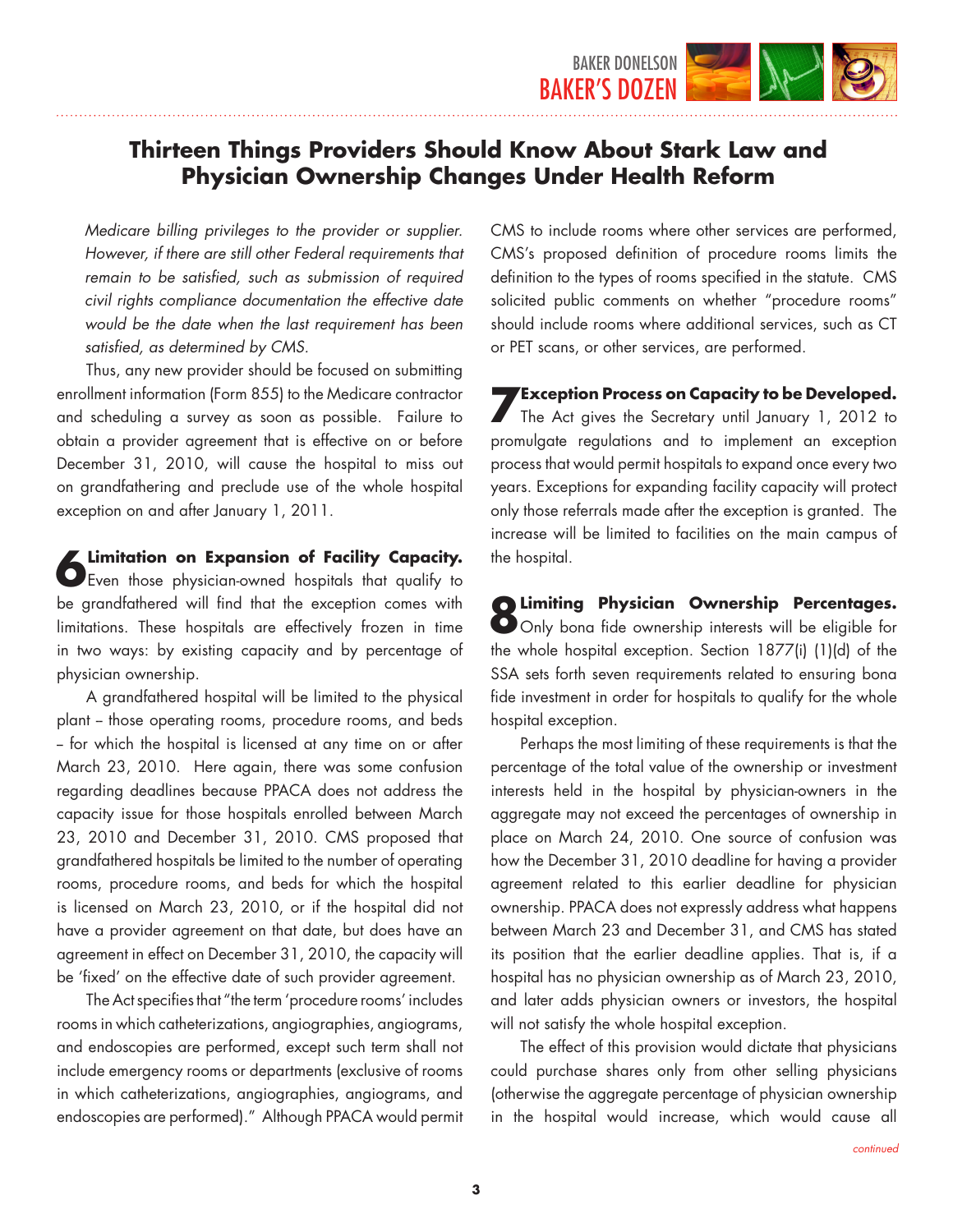

physicians' investment interests in the hospital to fall outside the exception and, accordingly, trigger the Stark law's prohibition on Medicare referrals and related claims). A hospital may reduce the number of physician owners or investors, provided that the percentage of the total value of physician ownership or investment interests, in the aggregate, remains the same or decreases.

It must be noted that under the proposed regulation, no distinction is made between referring and non-referring physicians. That is, it appears that all physician ownership - not just the shares of referring physician ownership -- will be included in the ownership percentages. Prior to PPACA, a non-referring physician could own a hospital - or part of a hospital - without having any impact on other physicians under Stark so long as he did not refer to that hospital. As proposed, even a de minimus ownership interest (other than ownership in publicly-traded companies) held by a nonreferring physician, if it pushes the physician ownership over the new threshold, could preclude all physician owners from referring to the hospital. Moreover, the ownership interests of relatives of owner-physicians will also be included under the proposed regulation. There is no provision made for grace periods to divest interests which undermine eligibility for the exception (such as if a referring physician or family member inherits an interest in a hospital or an owner becomes a physician after ownership is established.)

**8** Bona Fide Interests. The remaining six indicia of bona fide investments are similar to those discussed in safe harbors to the anti-kickback safe harbors applicable to investment interests. For example:

- A hospital may not limit physician ownership or investment to those making or influencing referrals to the hospital or otherwise generating business for the hospital.
- • A hospital must not offer a physician the opportunity to purchase or lease any property under the control of the hospital on terms more favorable than those offered to an individual who is not a physician owner.
- A hospital must not directly or indirectly provide loans or financing for any investment in the hospital by a physician. The hospital must not directly or indirectly guarantee a loan, make a payment toward a loan, or otherwise subsidize a loan, for any individual group of physician owners that is related to acquiring any ownership interest in the hospital.
- Returns on investment must be distributed to each owner in the hospital in an amount that is directly proportional to the ownership or investment interest of such owner or investor in the hospital.
- Physician owners and investors must not receive, directly or indirectly, any guaranteed receipt of or right to purchase other business interests related to the hospital, including the purchase or lease of any property under the control of other owners or investors in the hospital or located near the premises of the hospital.

**10 O** Transparency and Enforcement. Hospitals and  $\frac{1}{100}$  are required to provide an annual report to HHS on the identity of each physician owner and any other owners or investors of the hospital along with the nature and extent of those ownership and investment interests. CMS proposes that a hospital must require each *referring physician owner*, as a condition of continued medical staff membership or admitting privileges, to provide written disclosure of his or her ownership interest in the hospital to all patients the physician refers to the hospital. This notice must be provided in time for the patient to make a meaningful decision on the receipt of care.

The proposed regulations obligate the hospital to disclose on public websites or in any advertising the fact that the hospital is partially owned by physicians. The PPACA authorizes the Secretary to collect, publish, and update on an annual basis on the CMS web site (http://www.cms. hhs.gov) the physician and other ownership information submitted by hospitals.